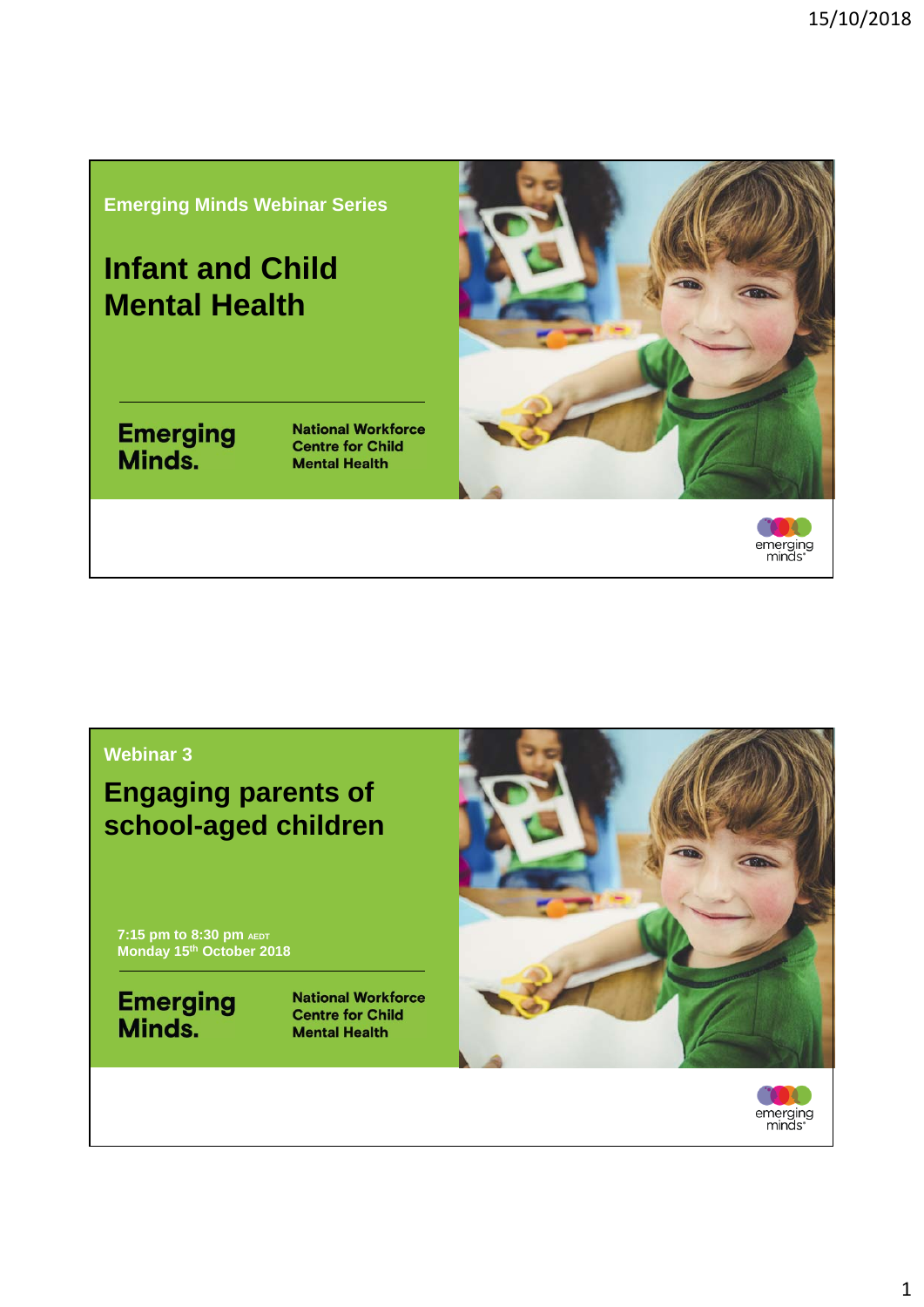Emerging Minds and MHPN wishes to acknowledge the Traditional Custodians of the lands across Australia upon which our webinar presenters and participants are located.

We wish to pay respect to the Elders past, present and future for the memories, the traditions, the culture and hopes of Indigenous Australia.



3

## **Webinar series**

This is the third webinar in the Emerging Minds, Infant and Child Mental Health series.

Future webinars:

- Engaging parents with children approaching adolescence (Wednesday,  $7<sup>th</sup>$ November 2018)
- Supporting children's mental health after trauma (2019)
- Engaging with children and parents with complex needs a systems approach (2019)

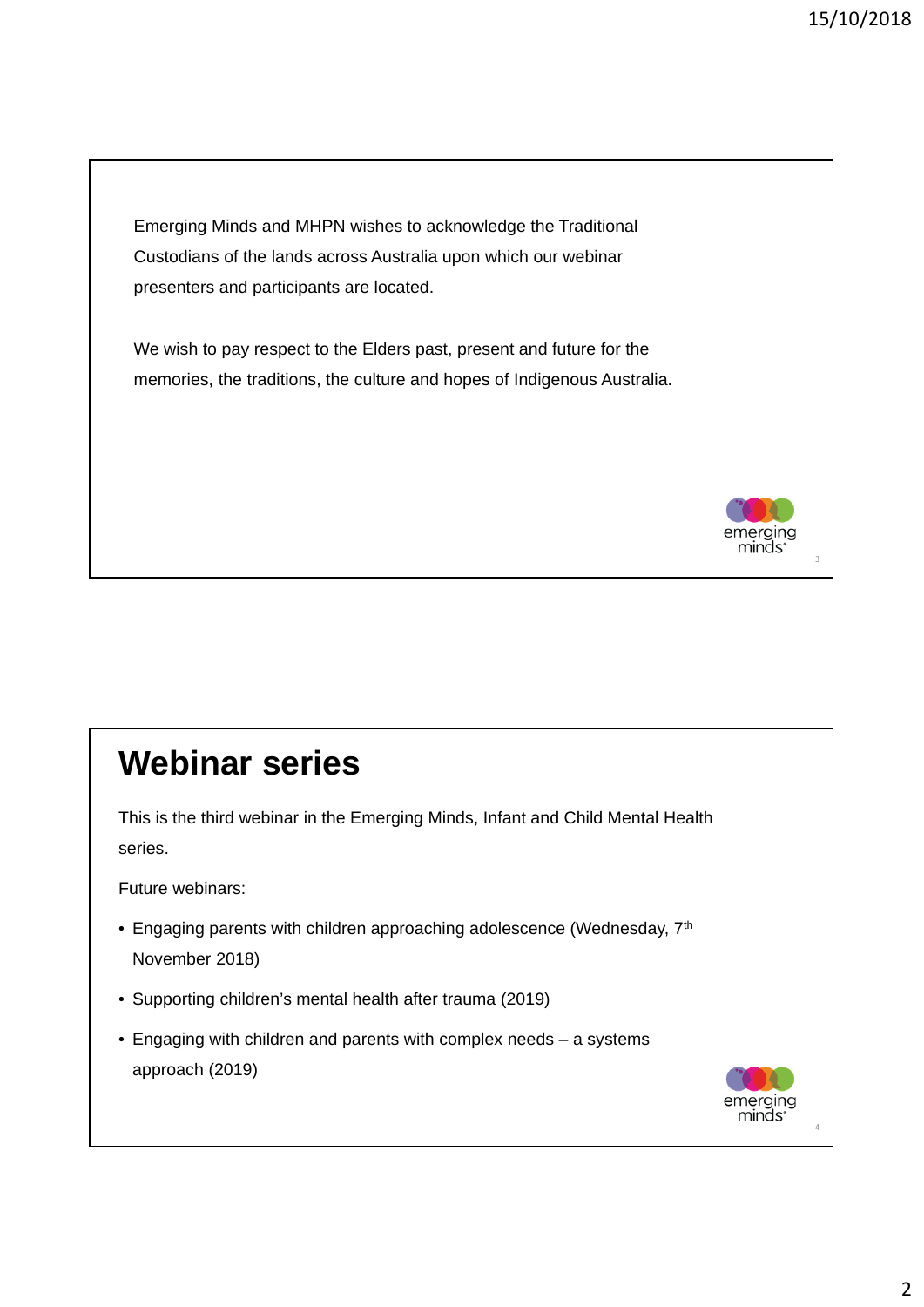## **Tonight's panel**



**Nicola Palfrey** Psychologist



**Sarah Seekamp** Occupational Therapist



**Mandy Walsh** Child & Family Partner and Lived Experience Consumer



**Facilitator: Dan Moss** Workforce Development Manager, Emerging Minds



5

## **Ground rules**

To help ensure everyone has the opportunity to gain the most from this live webinar, we ask that all participants consider the following ground rules:

- Be respectful of other participants and panellists. Behave as you would in a face-to-face activity.
- For help with any technical issues, click the Technical Support FAQ tab at the top of the screen. Need further support? Call the Redback Help Desk on 1800 291 863.
- If a significant issue affects all participants, an announcement will be made.

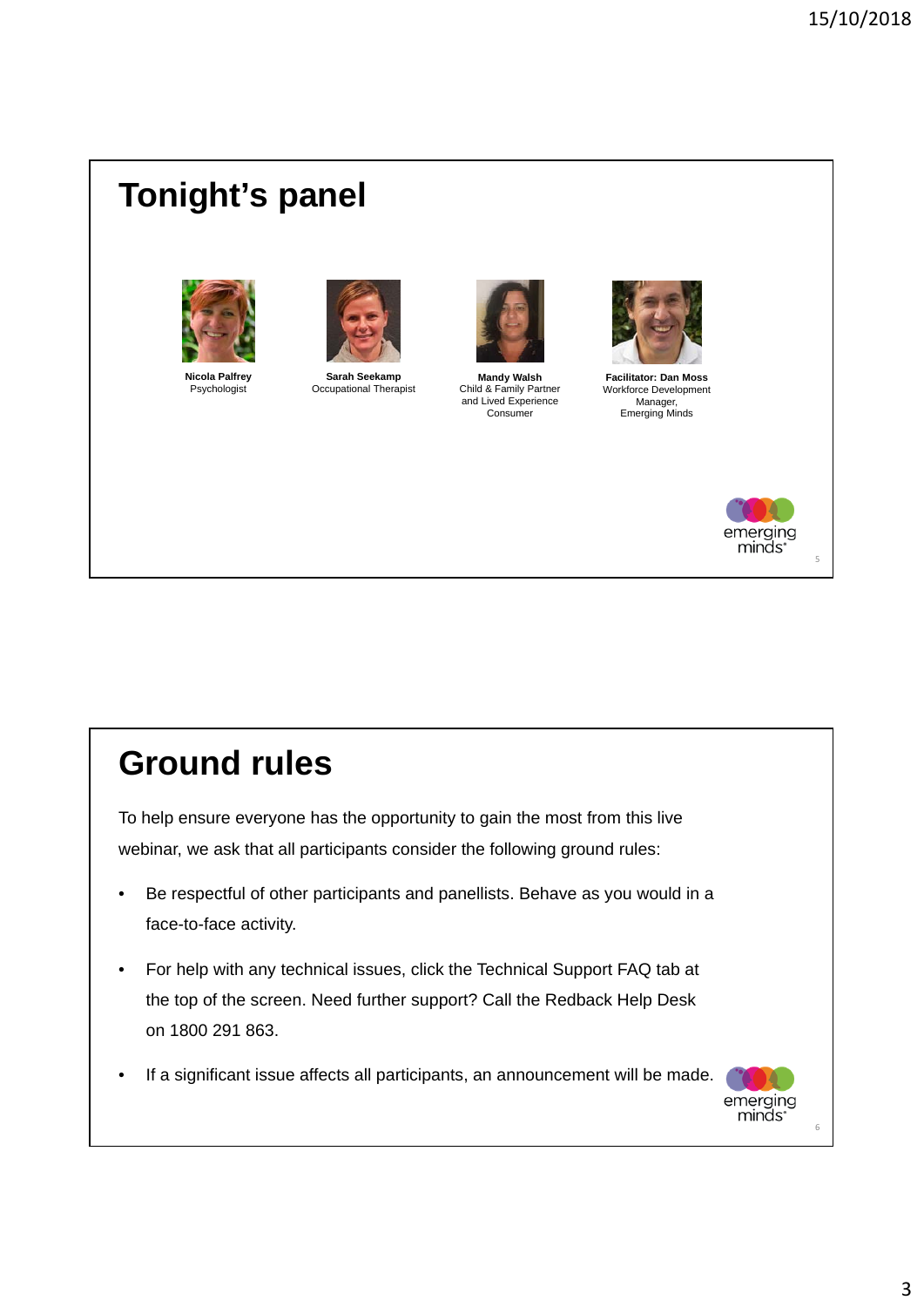7

emerging minds:

## **Learning outcomes**

Through an exploration of child inclusive practice that focuses on children's social and emotional wellbeing participants will:

- identify strategies to facilitate positive child-focused conversations with parents and children that uncovers their relationship strengths and vulnerabilities
- describe practitioner tools that help parents to focus on the developmental needs of their children when facing adversity, conflict or separation
- recognise the importance of regular shared playtime between children and their parents.

### **Psychologist perspective**

#### **What we are told**

Charlie has been referred for therapy:

- Behavioural issues
- Anger management
- Aggression/violence
- Disengagement from school
- Non-compliance

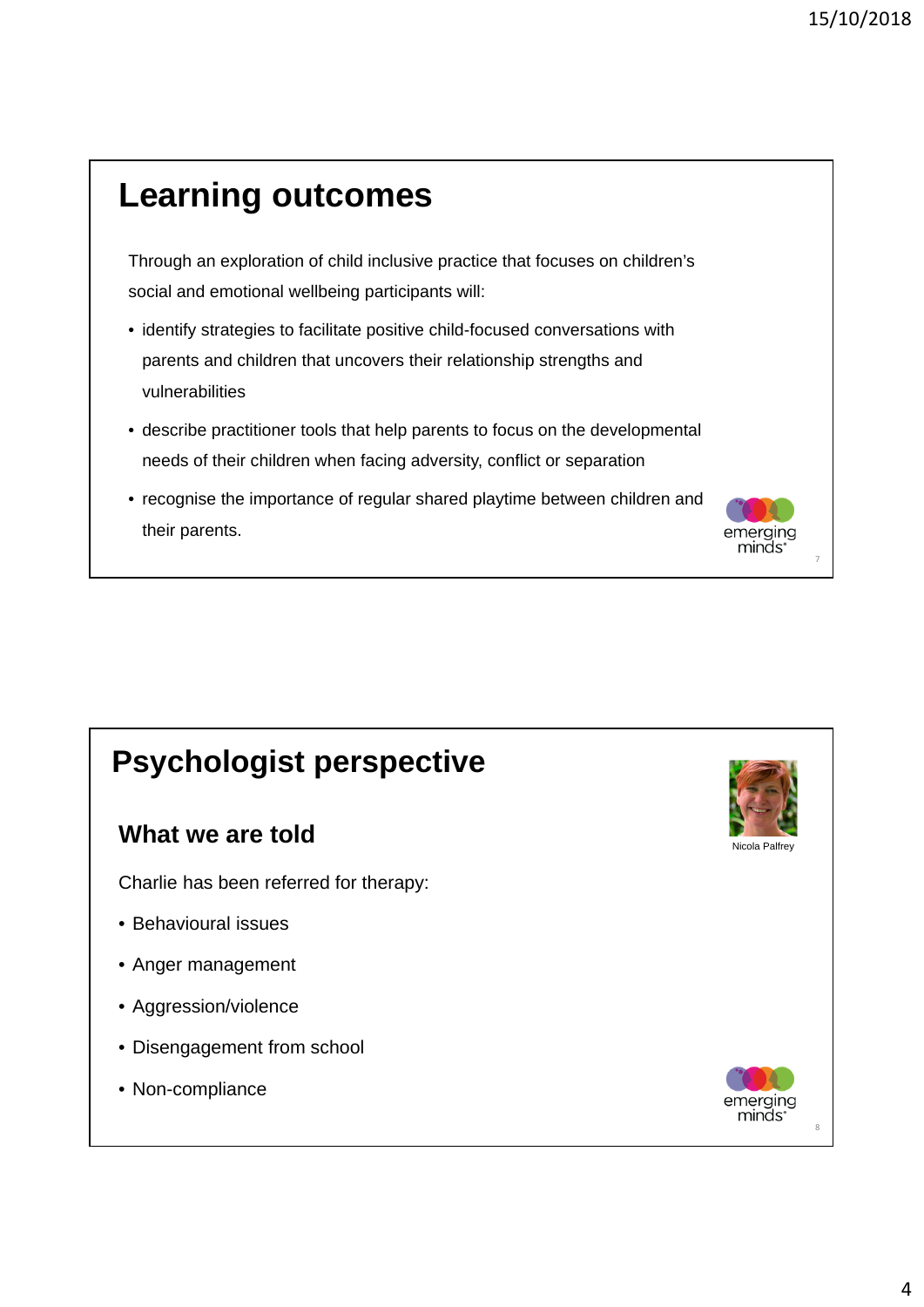## **Psychologist perspective**

### **What I hear**

- Angry boys = Sad boys;
	- Often 'scapegoated'
	- Shut down
	- Unlikely to want to engage in therapy initially
- People need to be understood in their context

## **Psychologist perspective**

### **What to do?**

- Set context from the outset:
	- First session/s will be with parents
	- Expectation that both parents will attend
	- Family process not just Charlie's 'problem'



- Listen until they can
- Unconditional positive regard
- Name greatest fears and instil hope



Nicola Palfrey

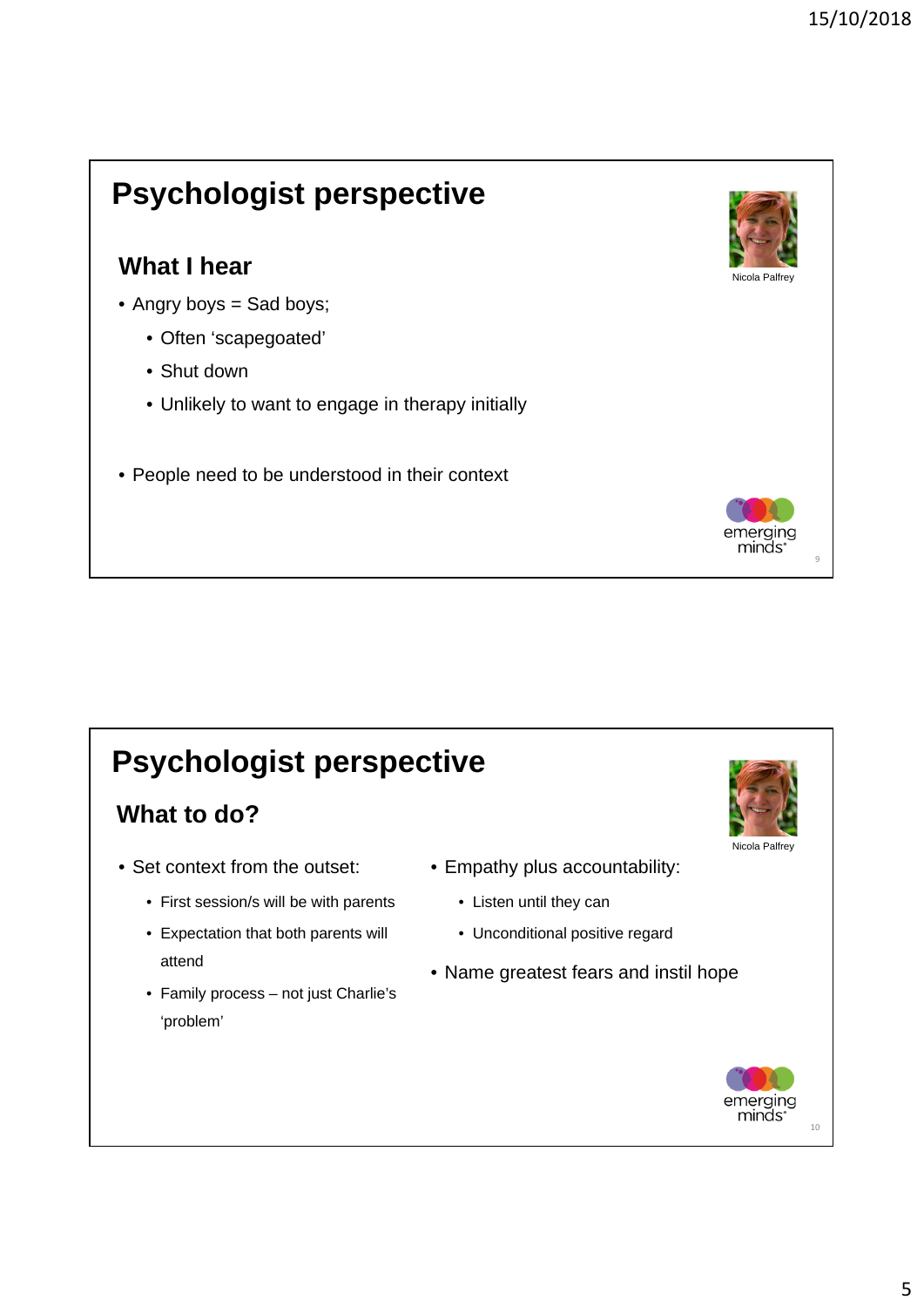## **Psychologist perspective**



### **Together – Apart – Together**



11

12

emerging minds<sup>®</sup>

#### **Psychologist perspective** Nicola Palfrey • What outcomes are you hoping for? • Mum's sense of competence will increase. • Dad's control and frightening behaviour will decrease. • Charlie's emotional needs will be seen and met. • To shift any of these things, people need to feel heard, supported and feel capable. • Your work is as a conduit for this change. • To moderate, translate, initiate. • Families lose their confidence in how to connect with each other. Help them find their way back. **Keep your eye on the prize**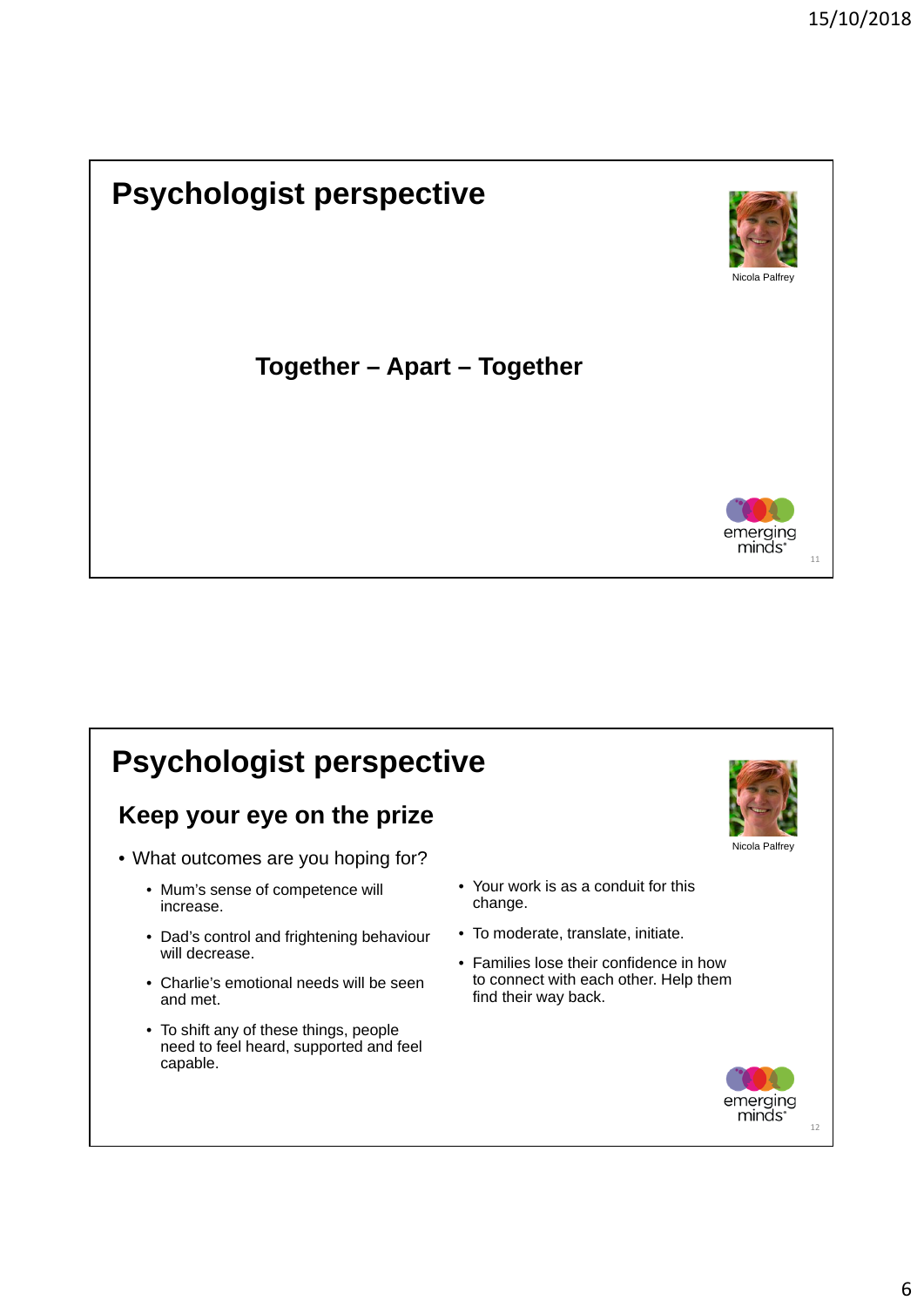

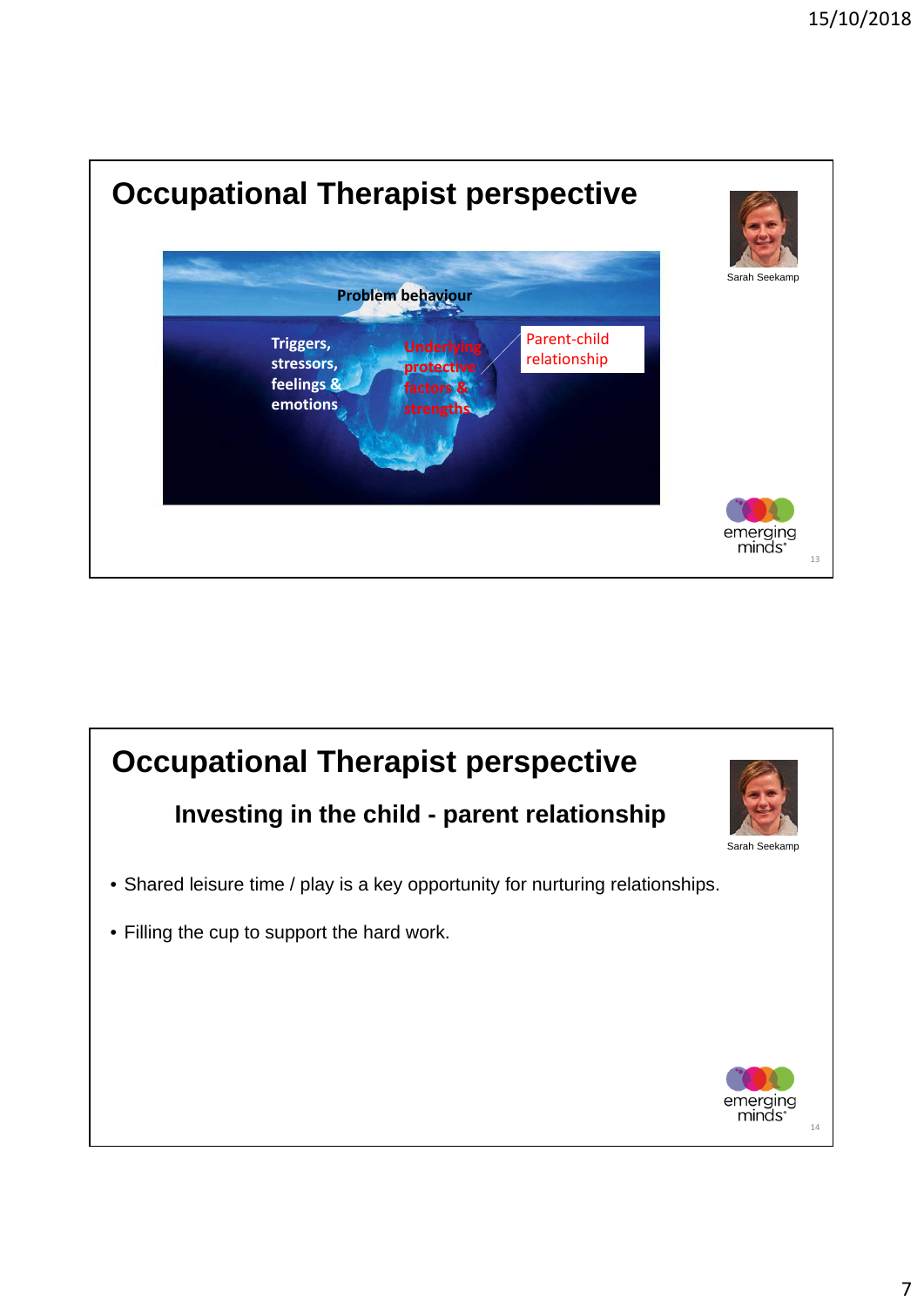## **Occupational Therapist perspective**



### **Finding space to do this despite…**

- Acknowledge the challenge
- Collaborate to look for opportunities
- Start where families are at

### **Occupational Therapist perspective**



### **Providing the scaffolding**

- Playing is not an inherent skill.
- Follow the child's lead.
- What is my child doing, thinking, feeling and needing?



15

nerging minds:

Sarah Seekamp

Sarah Seekamp

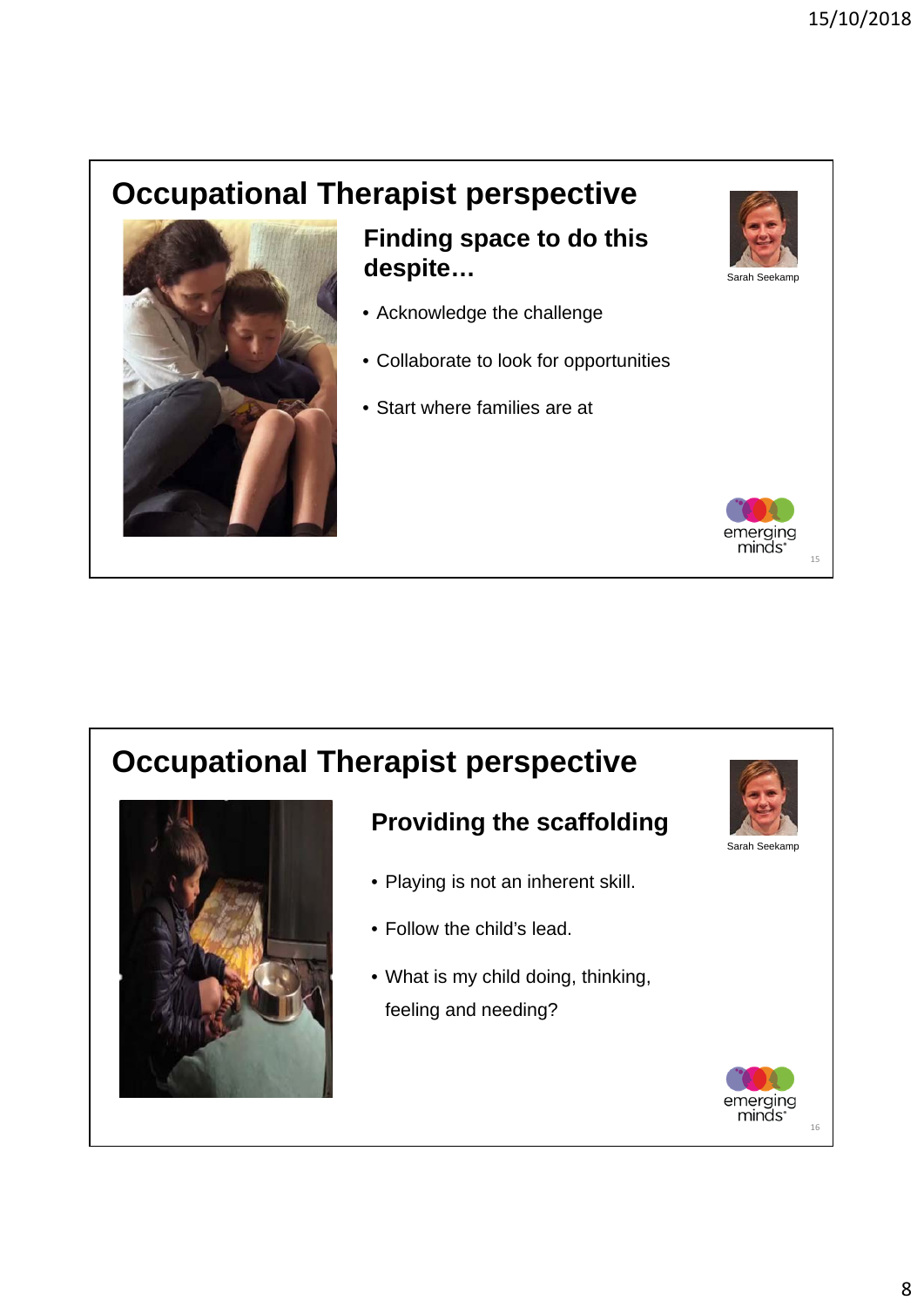### **Occupational Therapist perspective Key messages** Sarah Seekamp • Help parents recognise that they are the most important people to their child and the benefits of a strong child / parent relationship. • Help parents recognise how shared play / leisure time can strengthen relationships. • Support parents to understand child-focussed play. nerging minds: 17

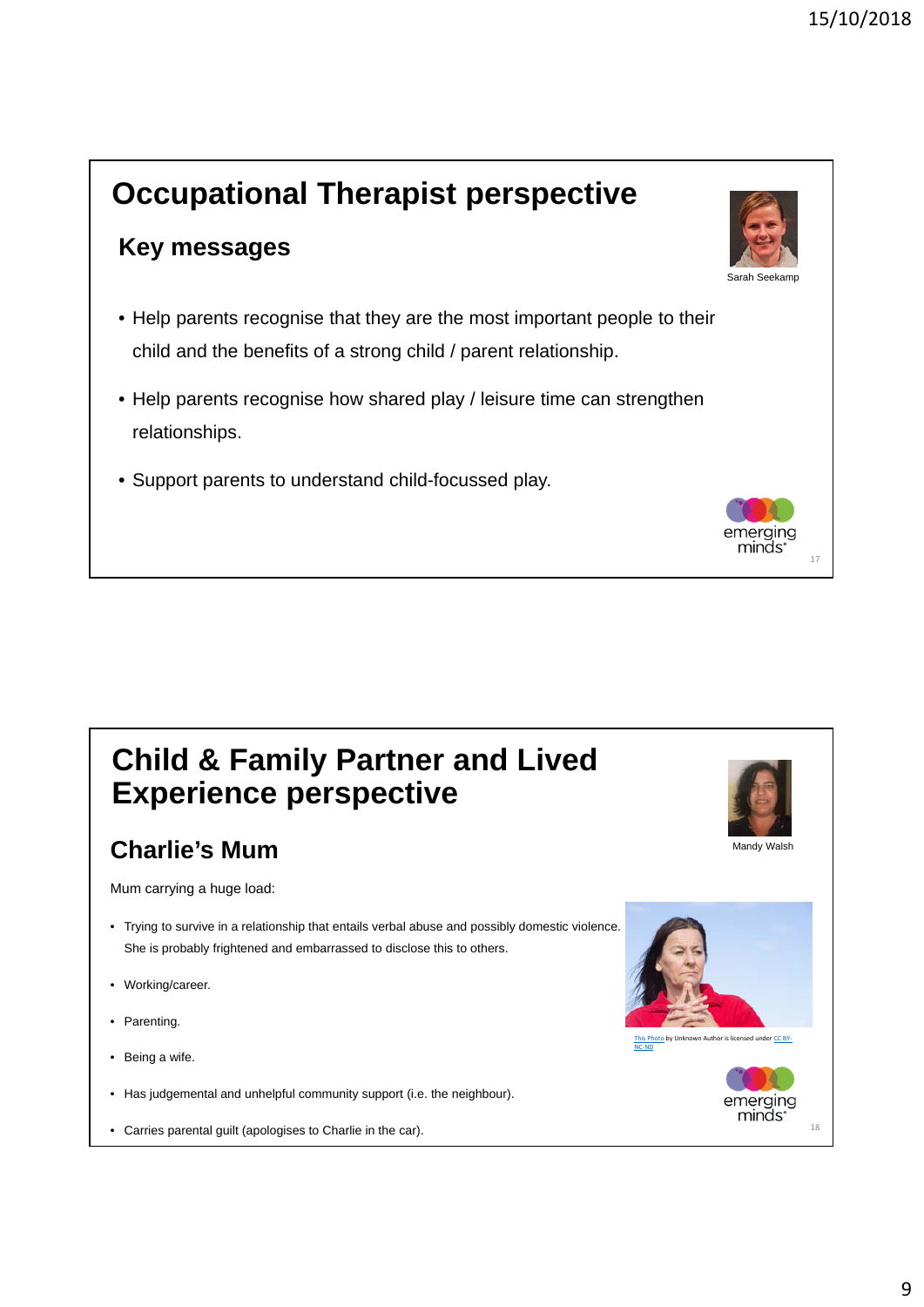## **Child & Family Partner and Lived Experience perspective**

### **Charlie's Dad**

- Has a very 'authoritarian' personality.
- Living his love of football through Charlie.
- Doesn't respect the school rules of Charlie's school. This would be hard on Charlie.
- Is overbearing and forceful.
- May be carrying more than he can deal with (important to note that sometimes we expect a lot from dads but they too can be vulnerable i.e. we are becoming better at recognising depression and anxiety in mothers but maybe we are not good at understanding that depression and anxiety can happen to fathers as well.



### **Charlie**

- A timid boy.
- Is grieving for his dog and no one is addressing this.
- Frightened of his father (he anxiously jumps when his father calls out for him).
- He wants to follow the school rules and do what his teacher says but his father is not supportive of this.
- Is trying to survive as best as he knows how and is reacting to the situation with anger.
- Being a child of verbal and/or domestic violence is a difficult road to travel. You often feel unsafe at home, unsure and worried when the next argument might be and find school a safe place to be.





Mandy Walsh



1<sub>c</sub>

 $20$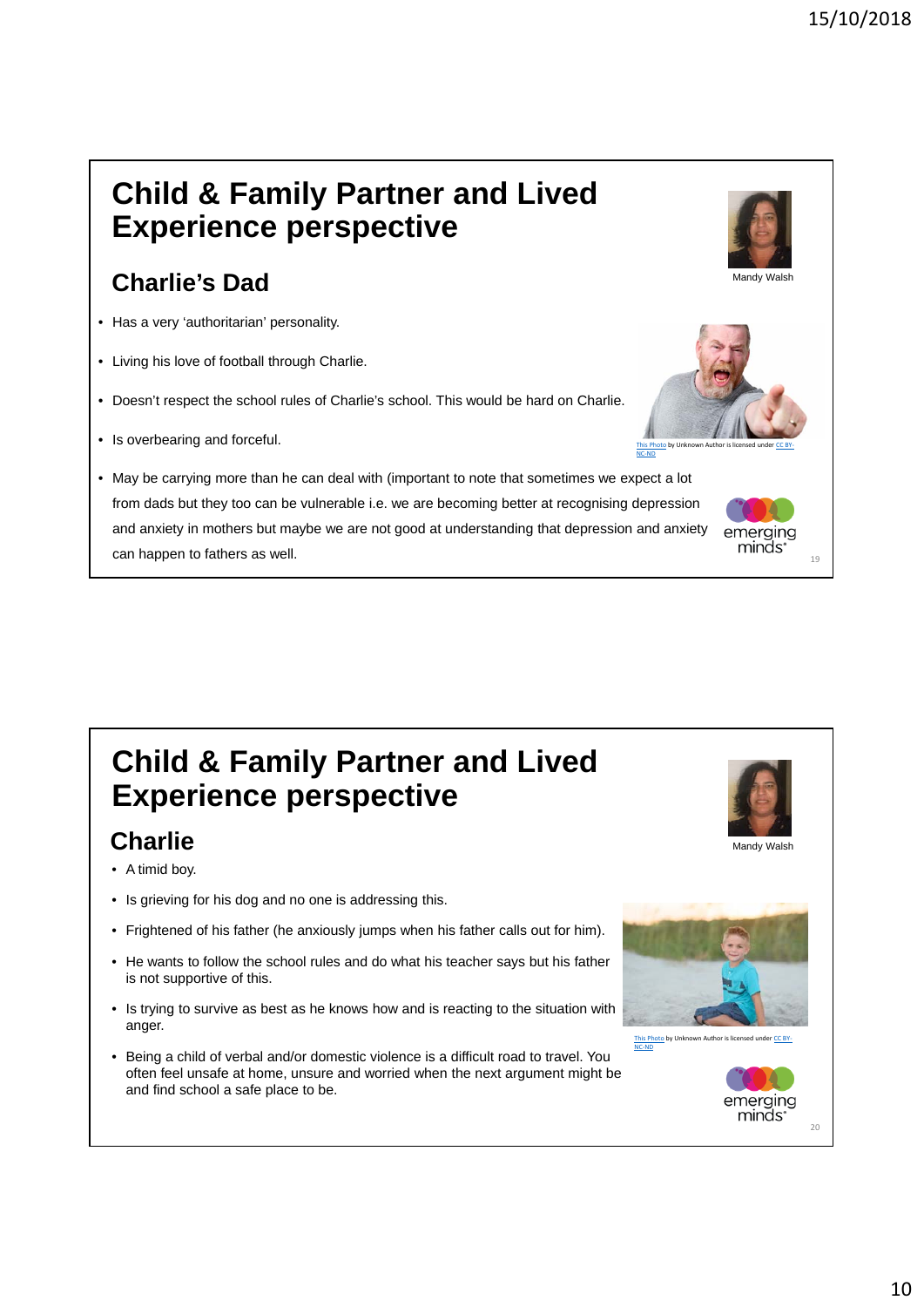### **Child & Family Partner and Lived Experience perspective**

### **Family**

- Could benefit from family counselling, especially important would be counselling if unsafe behaviours are happening at home.
- Charlie could benefit from counselling regarding loss and grief.
- Charlie's mum needs support regarding the abuse she is experiencing in the relationship.
- Parents could address the issue of grief through picture books around the topic etc.
- Need to be honest with the people around them (school, medical professionals etc.) regarding how the family functions i.e. violence etc.
- Need to know they are not alone and that all families have struggles (helpful when professionals point out that it is not just your family who has problems).



### **School**

- The family struggles could be mentioned to Charlie's teacher and school counsellor.
- Children's difficulties at home can on flow onto academic difficulties.
- Schools can help with family difficulties. It is a safe place to talk about family violence also.
- Families need to be encouraged to talk to teacher, principals etc about their struggles at home as this sort of communication is useful and can explain behaviours etc of child.
- School counsellors are spread rather thinly in many schools but be assured they will help and assist children and families.



Mandy Walsh

emerging minds:

This Photo by Unknown Author is licensed under CC BY-

NC‐ND

 $21$ 



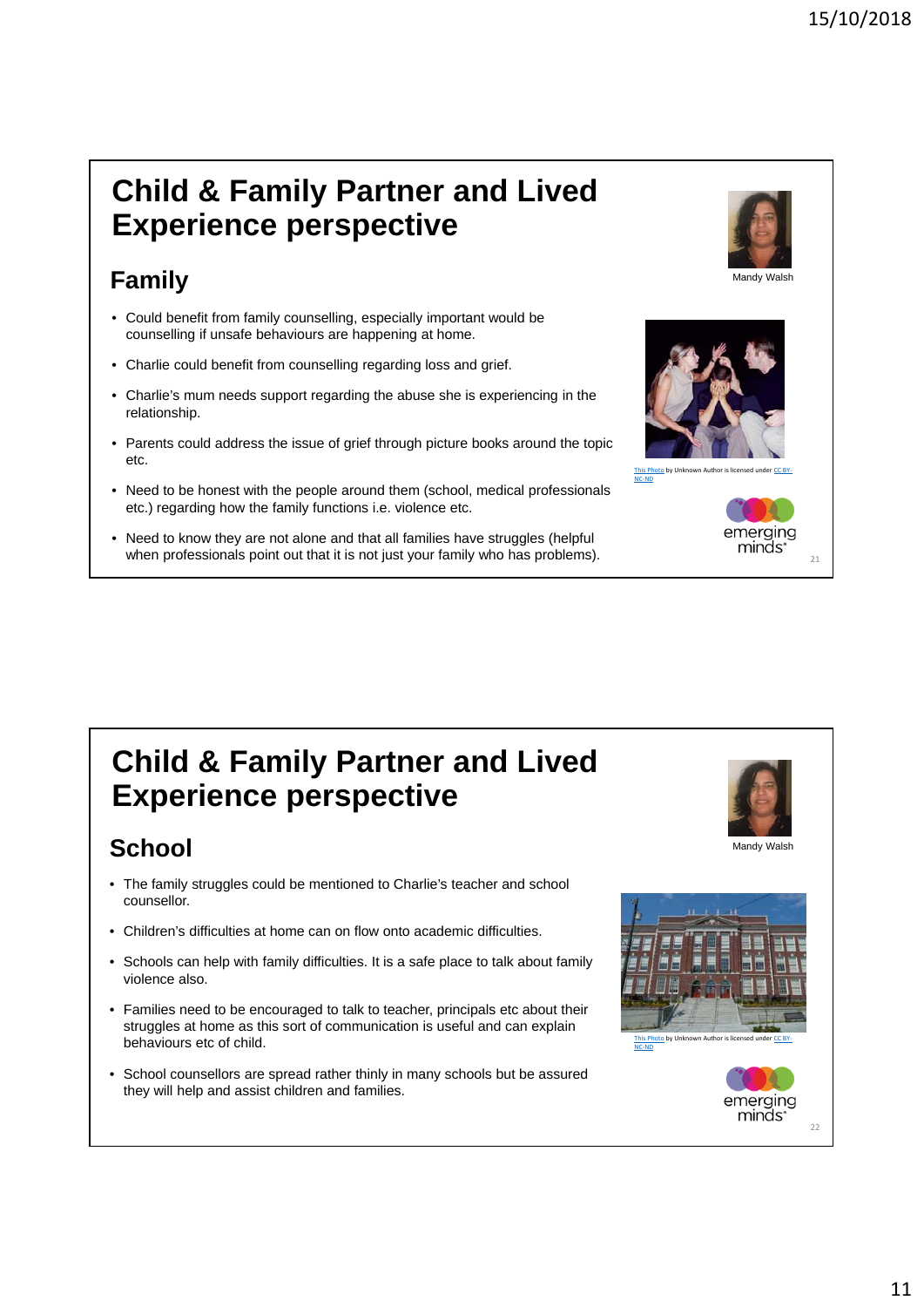## **Q&A Session**



**Nicola Palfrey** Psychologist



**Sarah Seekamp** Occupational Therapist



**Mandy Walsh** Child & Family Partner and Lived Experience Consumer



**Facilitator: Dan Moss** Workforce Development Manager, Emerging Minds



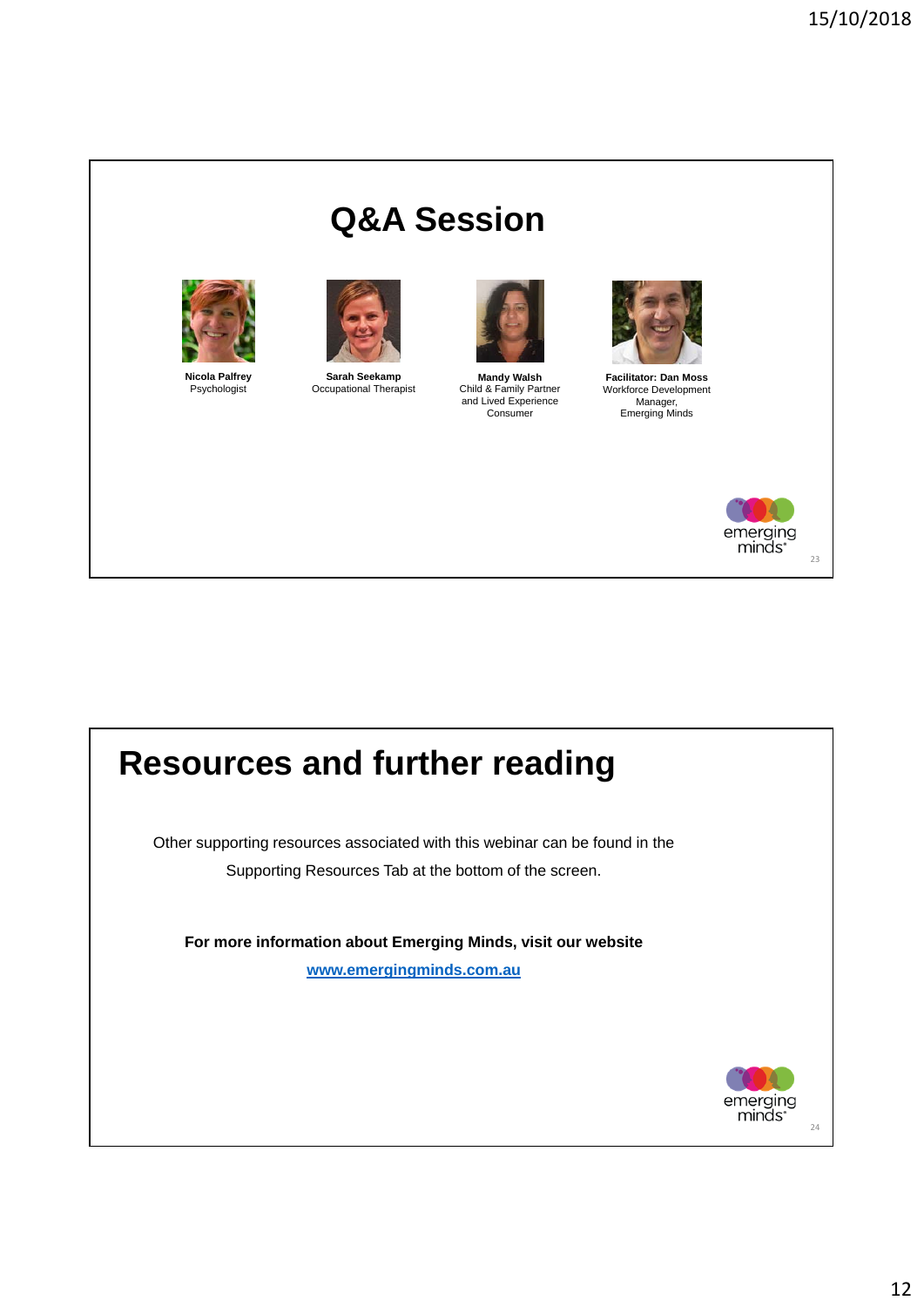### **Thank you for participating** • Please ensure you complete the *feedback survey* before you log out. **Click the Feedback Survey tab** at the top of the screen to open the survey. • Certificates of Attendance for this webinar will be issued within four weeks. • Each participant will be sent a link to the online resources associated with this webinar within two weeks. • The next webinar in the Emerging Minds webinar series is titled Engaging parents with children approaching adolescence. It will be held on Wednesday, 7<sup>th</sup> November 2018. erging ninds'  $25$

This webinar was co-produced by MHPN and Emerging Minds for the Emerging Minds: National Workforce Centre for Child Mental Health (NWCCMH) project. The NWCCMH is led by Emerging Minds and delivered in partnership with the Australian Institute of Family Studies (AIFS), the Australian National University (ANU), the Parenting Research Centre (PRC) and the Royal Australian College of General Practitioners (RACGP). The NWCCMH is funded by the Australian Government Department of Health under the National Support for Child and Youth Mental Health Program. emerging minds' 26